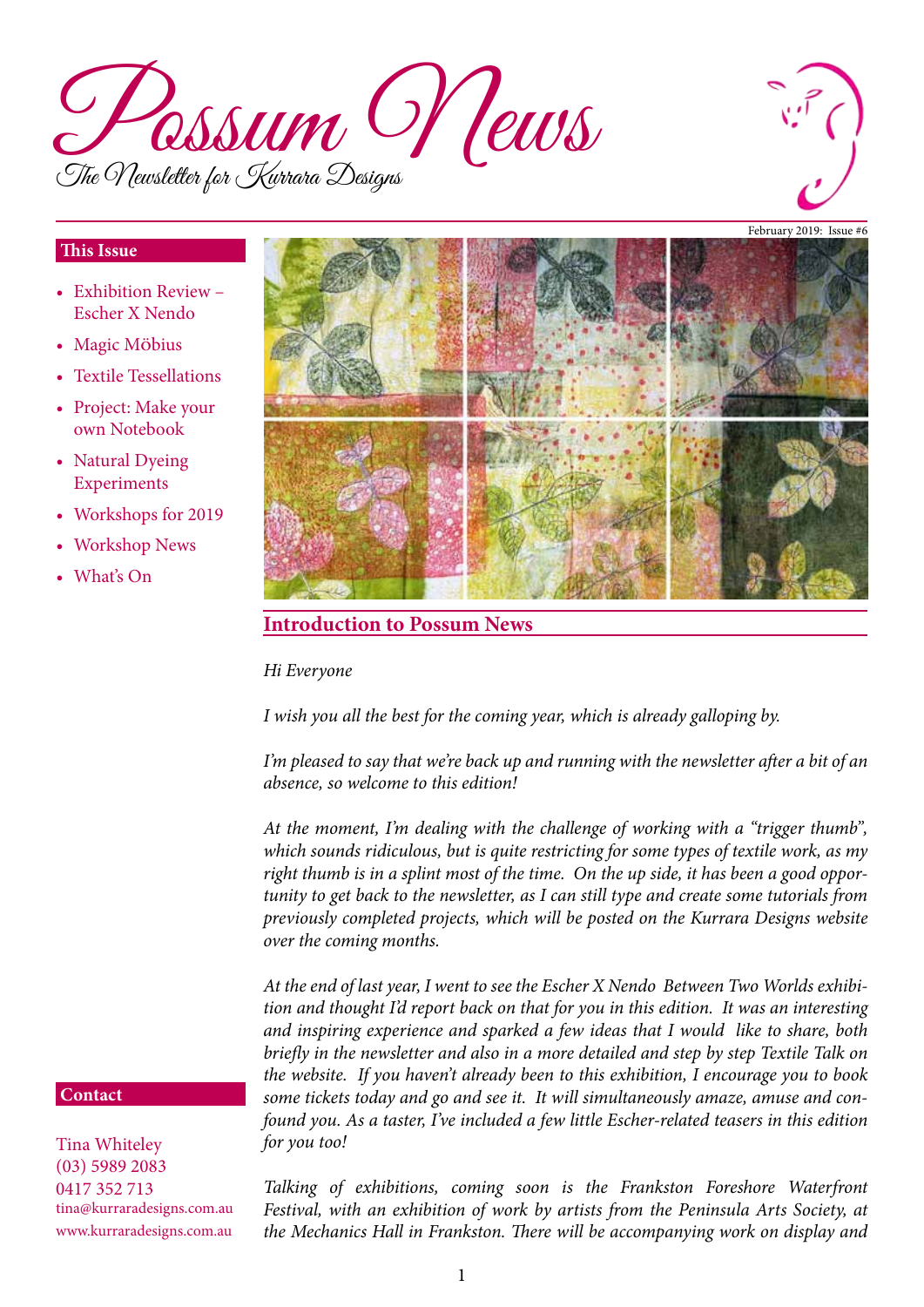*for sale by local artisanal groups, who will also be demonstrating their skills and taking enquiries. All upcoming exhibition details are listed at the end of this newsletter.*

*During the not too hot days I've loved being out in the garden, dyeing more fabric with natural plant dyes and I'll be sharing that with you in this edition and on the website, in a new Textile Talk. As well as natural dyeing, I've also had great fun playing with colours using my Procion MX dyes and I've got some new workshops planned as a result of those sessions, along with some new machine embroidery workshops. I've included a list of all the scheduled 2019 workshops at the end of the newsletter and if there is anything of interest to you, please contact me for more details.*

*Also in this edition, there's a very quick and easy little notebook project for you, if you like papercrafting. It's designed to accompany the notebook pouch sewing tutorial, which is now on the website, if you'd like to make one for yourself or as a gift.*

*Hope you enjoy reading.*

Tina

#### **Exhibition Review - Escher x Nendo Between Two Worlds**

*This review is a summary of my impressions from my recent visit to the above exhibition. Many of Escher's prints and Nendo's installations are shown on the NGV website, (link below) with further explanations and information if you want to find out more about the artworks on display. As the images are strictly subject to copyright, I've referred to several examples by name so you can find them via this [link](https://www.ngv.vic.gov.au/exhibition/escher-x-nendo-between-two-worlds/#artists).* 

I have admired the<br>work of Dutch artist<br>M.C. Escher for many<br>years, but have never fully have admired the work of Dutch artist M.C. Escher for many understood his work until now. Having seen this extensive exhibition of Escher's work at the NGV, presented in conjunction with the work of Japanese artist and designer, Oki Sato, it all started to make sense to me.

#### **Nendo**

Designer Oki Sato is the founder and principal designer of the Nendo studio in Tokyo. Nendo, meaning clay in Japanese, is his space for creating designs or installations that can be manipulated in such a way as to help people have that "aha" moment and understand what they are seeing or experiencing at any given time. For this exhibition he has cleverly used the recognisable motif of a house to help us navigate the mind of Escher. Nendo makes reference to the building blocks of experience of Escher's earlier years, through to the culmination of his later concept art pieces which delve into the world of optical illusion or trompe l'oeil.

Nendo's house motif represents space, (a concept Escher explores repeatedly), however it changes form throughout the exhibition. Presenting at

first as a series of regular shaped solid blocks, it then transforms into mirrors and steel rods, playing with light, reflections and perspective to echo the themes of Escher's work.

For example, between the galleries, the Zooming House appears to continue forever down a corridor, but the perspective is in fact an illusion. The height literally decreases, so you'd get stuck if you tried to follow it to its end! Nendo's steel rods, in one of the galleries, act as the frames or the walls for Escher's artwork. From one angle they appear disjointed and placed randomly in

space and, from another angle, they come together beautifully to form the shape of a house.

Escher and Nendo have different approaches to creating art. The former uses a two dimensional medium to create the illusion of a 3D world and the latter uses 3D structures to create a series of two dimensional experiences. The house metaphor works well to showcase Escher's art and is a very fitting motif considering both artists studied architecture!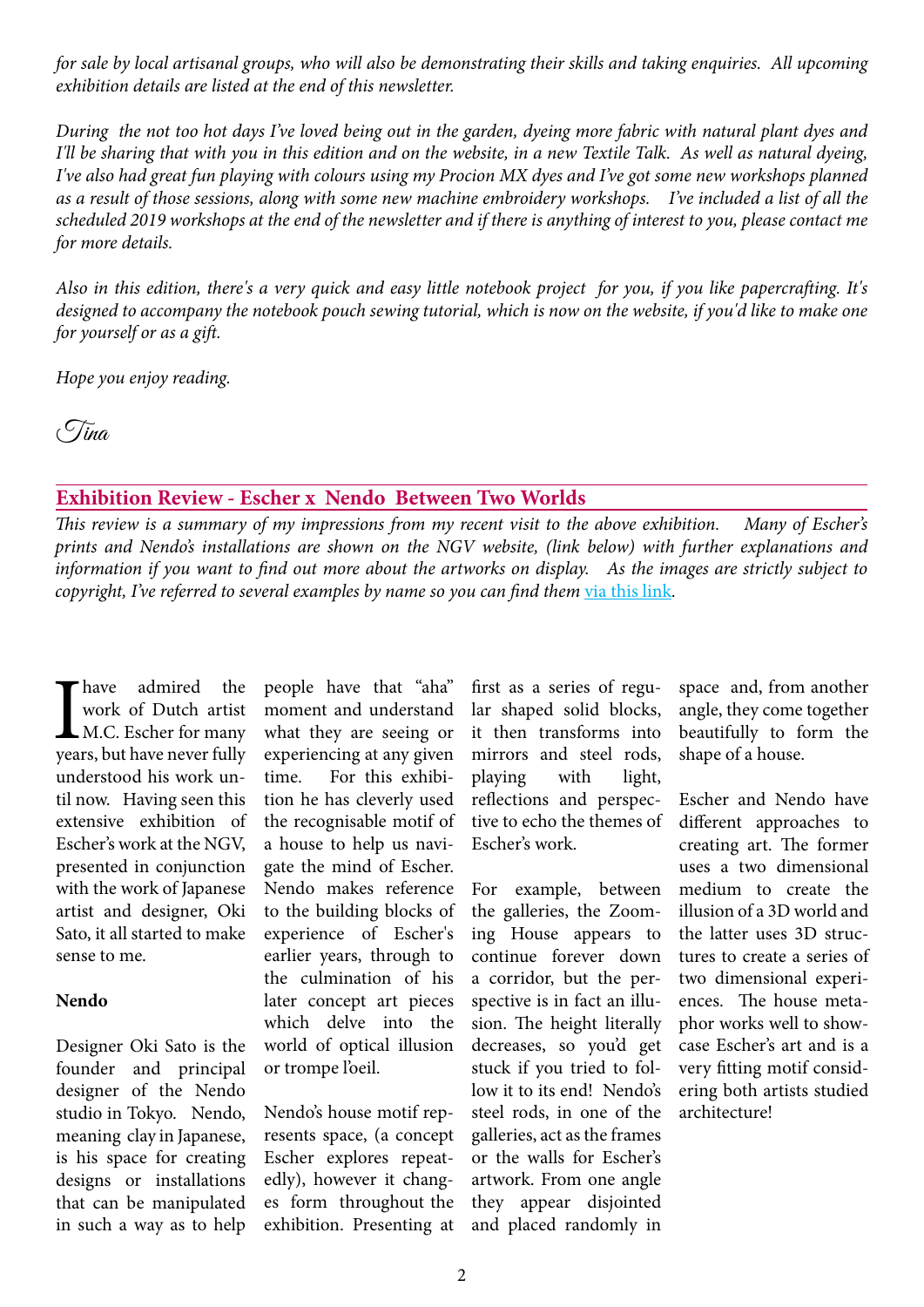#### **M. C. Escher (1898 – 1972)**

The work of artist, Maurits Cornelis Escher definitely 'messes with your head' on many levels, but I love that, as it really makes you consider what he is actually saying. His work is a series of problems or issues for us to grapple with; they are like puzzles waiting to be solved. He was described by art historian Albert Flocon as a "thinking artist", akin to Leonardo da Vinci and Albrecht Durer. His prints and drawings delve not only into the constraints of the physical laws and mechanisms of the natural world, but also into the more unrestrained workings of the inner or metaphysical world of the mind.

Coupled with the intellectual thinking behind his work, is the immense skill with which he executes it. The beauty he achieves with his markmaking is a joy to behold! As a textile artist, I particularly loved some of his early wood cuts and engravings (prints which ironically he later dismissed as merely practice exercises of little value). They are full of so many beautiful textures made from marks, sometimes etched boldly and deeply, to give thick dramatic white lines and other times etched so finely and delicately, as if merely brushed with a feather.

His earlier outward-looking portraits and landscapes include linocuts and woodcuts that depict his love for his family and the simplicity and beauty of the natural world, particularly the countryside of Italy where he lived for many years with his wife and children. His later inward-looking work becomes more complex, to the point of obsession when he is focussing on the concepts of infinity, space and dimension. These works are the ones where he is constantly tricking us into seeing something which is seemingly plausible, but is in fact impossible, such as the **Still Life and Street (March 1937)**, which shows a street scene extending from a table top full of books and other objects, in a seamless continuation, as if the two were one and the same.

Escher also loved playing with patterns and shapes, as a result of the visits he made to the Alhambra Palace in Granada, Spain. This was the start of his fascination with tessellations, or tiles that interlock together with no gaps to form never-ending patterns. The traditional Moorish patterns on the floors, walls and ceilings of the palace, were created with geometric shapes, such as squares, hexagons and triangles, joined together in different configurations and colours.

Escher worked within these regular shape formats, creating his series of tessellated drawings and prints, but also designed his own organic tessellating patterns, using animal, human and imagined shapes. This exhibition shows the progression of his work from simple shape tessellations to those more complex patterns he created for some of his most famous pieces. He manipulates negative and positive spaces, playing with two and three dimensional images, such as his woodcut, **Metamorphosis 1 (May 1937)**, which shows the progression of a human figure slowly morphing from a flat plane of irregular tessellating shapes, into a series of regular building blocks, to eventually create a 3D townscape of buildings.

Escher called this style of working the "regular division of the plane". In progressing his explorations of infinity, he corresponded with the mathematician H.S.M. Coxeter, to learn more about dividing circles or hyperbolic planes, exploring the world of non-Euclidean geometry to produce his Circle Limit Series of designs. In these designs we see recurring themes of infinite repetition and multiplication. If you're into mathematics, here is a link to the You [Tube](https://www.youtube.com/watch?v=JkhuMvFQWz4) [video](https://www.youtube.com/watch?v=JkhuMvFQWz4) where Coxeter explains the process.

In his illusory prints, Escher has successfully merged his logic-based mind and fanciful imagination to create inventive and visionary work. Escher enjoyed playing with all sorts of reflections, from unusual perspectives, using glass and water, to create his makebelieve realms, both large and small. Reflection was a device he used to bring real and imagined worlds together.

Within Escher's inventive work, there are smatterings of various art movements, from Art Nouveau, to Cubism and Surrealism, but his style is truly distinctive and unique. His genius however, was not immediately widely acknowledged.

He had some moderate success in the art world in his earlier life and greatly appealed to mathematicians and scientists, but it was not until the late 60s and 70s that his work struck a universal chord and became more acceptable to the Art Establishment! His later fame brought all sorts of strange enquiries and he reputedly turned down a request to design an album cover for the Rolling Stones. The story goes that he was rather put out when Mick Jagger wrote him a letter addressing him by his first name. Escher apparently told his assistant, "Please tell Mr Jagger that I am not Maurits to him".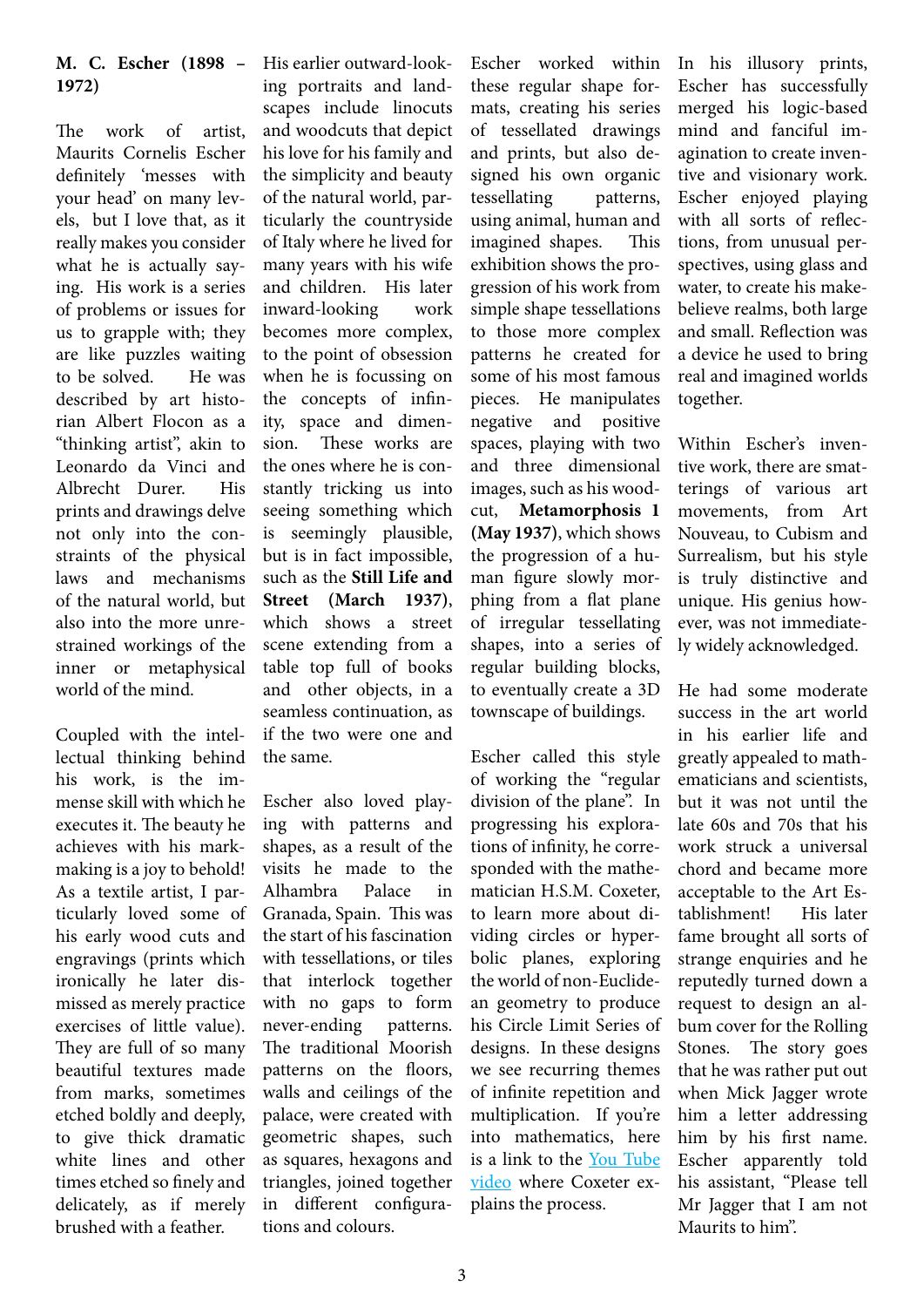Perhaps one of the most famous works for which Escher is celebrated is his lithograph of an impossible structure "**Waterfall" (October 1961)**, where the water appears to be flowing both up and downhill, giving the illusion of perpetual motion.

This work was inspired by another mathematician, Sir Roger Penrose and his father Lionel. They in turn were inspired by Escher and between them created a 3D version of an impossible triangle and staircase and there is a lovely You [Tube](https://www.youtube.com/watch?v=f7kW8xd8p4s) [video](https://www.youtube.com/watch?v=f7kW8xd8p4s), which goes into more detail about their collaboration.

Depicted alongside Escher's impossible structures are some of his other infinity artworks. He uses the Möbius strip as a symbol for infinity. **Möbius II (1963)** gives us a plausible view of infinite or perpetual motion, whereby a number of ants are walking along a continuous gridded loop without crossing over each other. They can seemingly continue on this path, unhindered, forever. Did I mention "messing with your head" earlier?

I felt that some of Escher's later prints seemed to depict a rather despairing view of the world, compared to the sense of wonder evident in his early work. For example, in another of Escher's impossible structures, **Ascending and Descending (March 1960),** we see identical hooded figures marching up and down the same staircase, going nowhere, as if on a neverending treadmill. The scene of disaffected individuals staring into space, or deep in their own contemplation, with no social interaction, is quite prophetic, of our modern times.

However, that said, the overwhelming feelings I had, after viewing all the artworks, were those of sheer delight and enjoyment. I came away thinking, "I must learn more about non-Euclidean geometry!" The added bonus of the Nendo house installations enhanced my viewing pleasure and it was rather refreshing to have a slightly quirky take on the normal gallery experience. I do think that the NGV is so good at staging these larger exhibitions. It is a fun and engaging experience and one that will have you enthralled for a long time afterwards.

#### **Magic MÖbius**

Following on from the World of Escher, I came across this Möbius maze puzzle on the internet, created by artist Yonatan Frimer and thought it might be an appropriate little teaser to get the brain working. Can you get from the top left of the maze to the bottom right,



travelling along the white paths without crossing into the black ones?

The solution is at the end of this newsletter. No peeking before you start!

If you fancy trying your hand at making your own Möbius strip, take a piece of A4 paper and cut a strip down the length, about 2 inches wide. This cut strip will currently have two sides - a front and a back (if it's the same both sides, colour one side to differentiate). Now pull the two ends together in a circle, but before joining them, give one end a twist, so that the bottom of that edge, meets the top of the other edge and stick them together. In joining the ends you'll see that two sides are now just one side. They have come together to make one continuous loop and you can draw a line or trace your finger along it, so that you never cross over from one side to the other and yet you've covered both sides.

#### **Textile Tesselations**

I was inspired by Escher's concept of "division of the plane" using tessellations, as I can relate to working with patterns when creating some of my digitised sewing designs. I often play with repetition, within a bounded area, so I decided to experiment with some tessellations of my own. I started with a 3 inch square of white card and made some tessellated tile shapes. Below are two of the final stitched out digitised designs that resulted from playing with the tessellated shapes.

I really like the simplicity of these cat designs and I doubt I would ever have created them, had I not been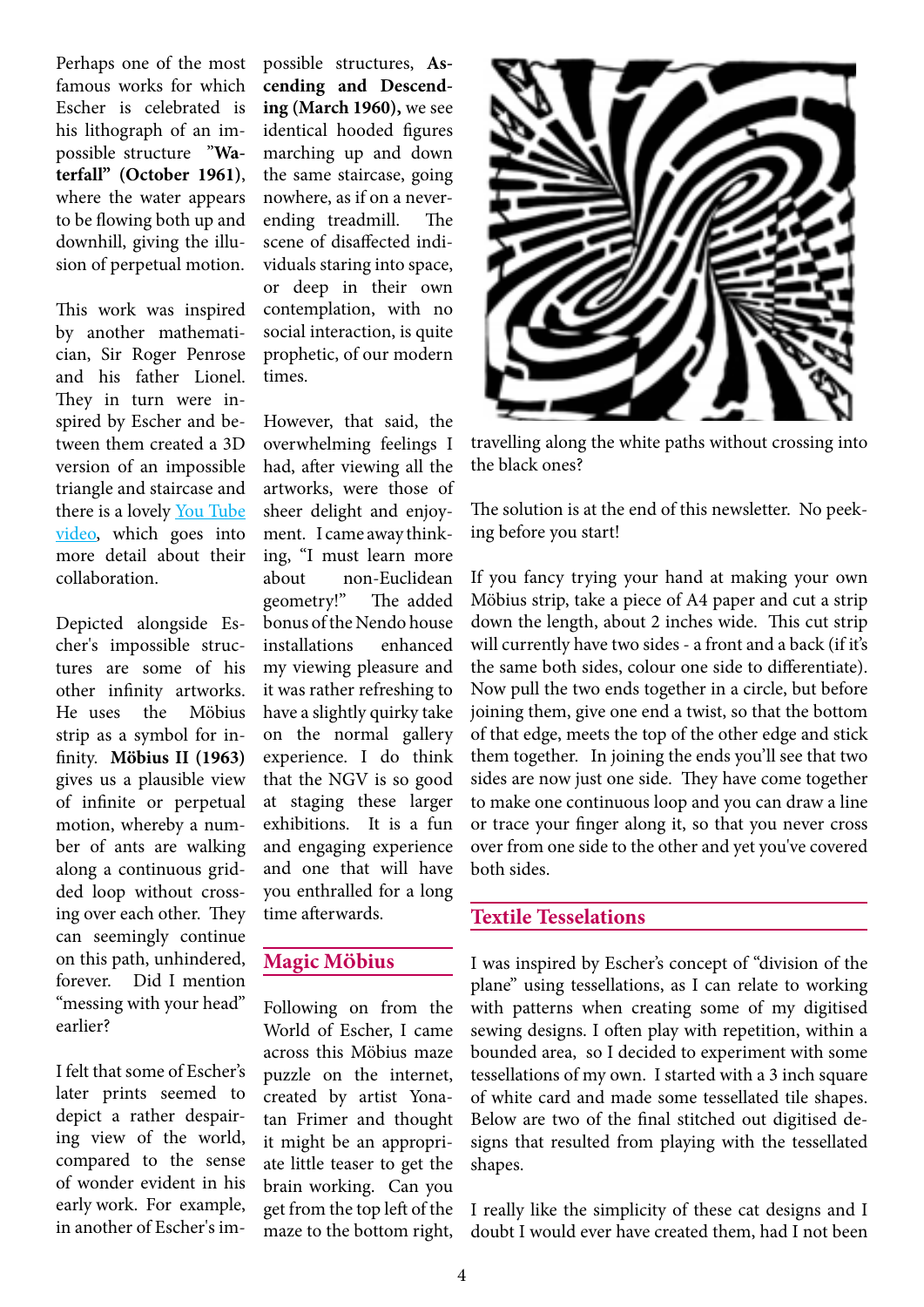to see the Escher exhibition and been motivated to make my own tessellations. It just goes to show, how valuable it can be, going to see artists' exhibitions in all disciplines, as you never know how and when divine inspiration will arrive and open up a whole new channel of creativity for you.

I hope to build up a catalogue (excuse the pun!) of designs made with this and other tessellations and have a plan to make them into a series of cushion covers and other homeware items, including adding some text and borders around the edges.

If you are interested in making your own tessellated designs, here is a link to my latest Textile Talk, [Tessellation](http://www.kurraradesigns.com.au/textile%20talk.html) Creations, where I take you through the process step by step.



**Project - Make Your Own Notebooks**





This month there<br>is a new tutorial<br>on the website,<br>which explains how to is a new tutorial on the website, make a handy little notebook or notepad pouch for your handbag. [Here](http://www.kurraradesigns.com.au/Documents/Tutorial%207_Notebook%20Pouches.pdf) is the [link.](http://www.kurraradesigns.com.au/Documents/Tutorial%207_Notebook%20Pouches.pdf) If you want to make your own notepad for the pouch, rather than buy one, it's easy and quick to do and is a great way to make use of your 12 inch square pads

of designer series paper (DSP). DSP with designs on both sides is the best to use as it tends to be thicker - more like card than paper, but one-sided is fine to use too.

You can buy little blocks ofwhite or coloured notepads very cheaply from the \$2 stores and they are easy to separate along the glued lines.

Everything you need is shown here and if you don't have any orange double-sided tape (that's the very sticky kind), or other double-sided tape, then any wet glue should be fine to use, as long as you give it time to dry.

Basically you need to measure thewidth, height and thickness of your notepad and cut a 12 inch strip of DSP to the exact width of the pad. Score at the appropriate measurements to ensure the notepad fits securely inside its cover when folded.

I found the ideal notebook size to be 3 inches wide, 5 inches high with ⅛ inch thickness top and bottom. Therefore, measuring 5 inches in from the right, I scored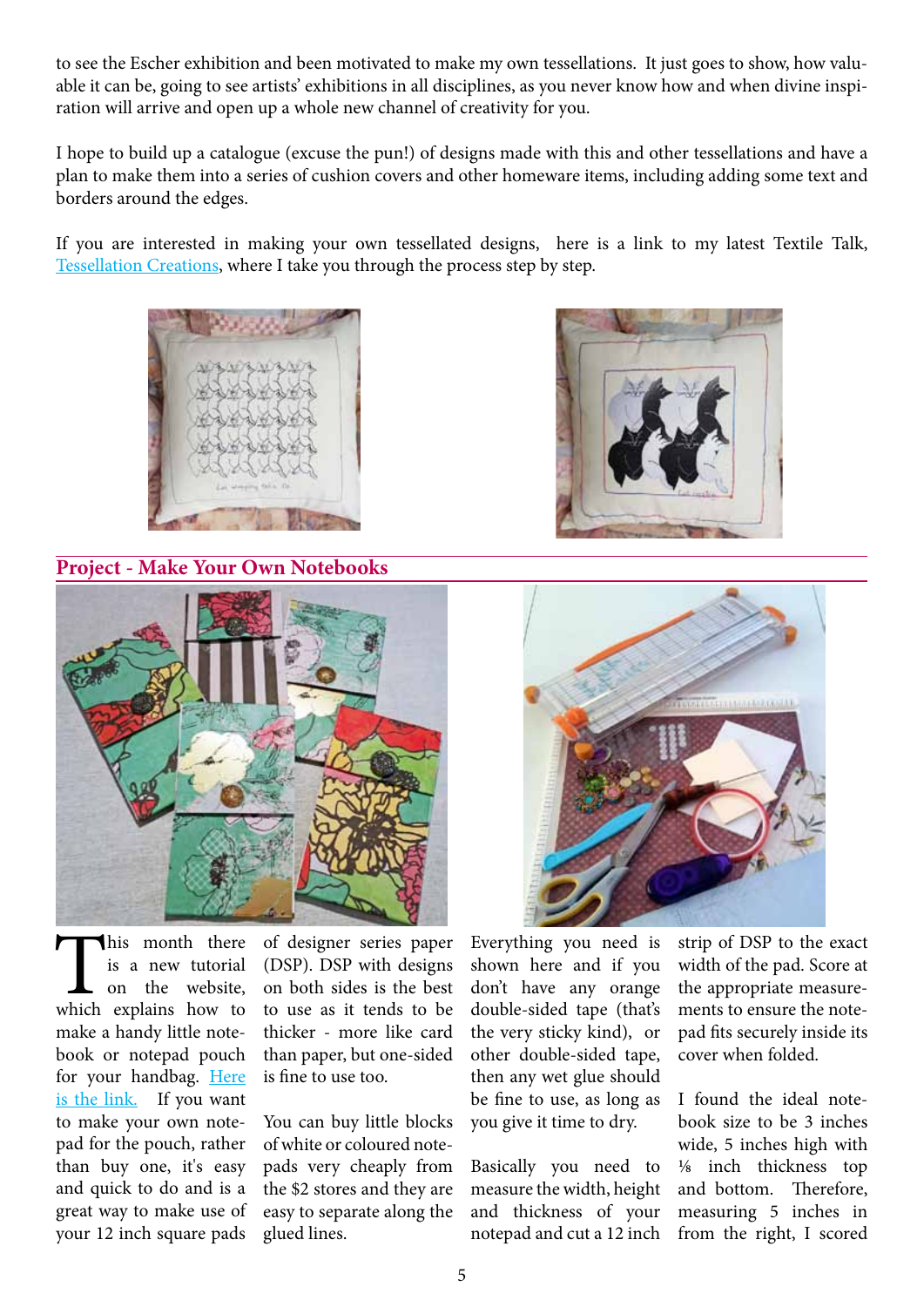

the DSP paper at the following intervals on the score board: 7 inches and 7⅛ inches, then 2 inches and 1⅞ inches. (Alternatively, use a ruler and stylus to score your paper, if you don't have a scoring board), In order for you to clearly see where the fold lines are, I've marked them with a pen,

cover of the notebook fold up from the bottom and the shorter flap at the top is what folds over and secures everything together. Once you're happy everything fits, unfold and press a 3 inch length of orange tape along the top ⅛ inch as shown below:



in the image above, but you won't need to do that. The pen score lines show where the top of the notebook is glued to the flap and cover and where the bottom folds up.

Fold up the DSP on the score lines. Lay in your notebook to check it fits. The front and back

Cut the tape and peel off the orange layer. Position the notebook so the top glued edge sticks exactly over the sticky tape you've just laid down on the cover. Press down firmly and fold up the cover as shown below.

Attach a pair of sticky Velcro dots to the under-



side of the top flap and on the front of the bottom fold- up cover, as shown. Position the flap dot in the middle of the underside flap and then place its partner dot on top of it, sticky side up. Press down the flap and the dot should stick to the bottom of the cover at exactly the right position. (Velcro dot packs are available from Office Works).



Decorate the top with whatever sparkly buttons or jewels you want to use and your notebook is ready to go.

The online tutorial pouch was originally designed for a slightly different sized, shop-bought notebook, but the ones I made to the size in these instructions will fit just as well, with enough room for a pen or pencil.



#### **Natural Dyeing Experiments**

The weather has<br>been particularly<br>warm over the last<br>month and it's a great time been particularly warm over the last to dye and cure fabrics. So I've been out in the garden, trying out some new dyebaths, including loquat leaves and mixing maple and prunus leaves together in the same pot. Loquat gave some lovely subtle yellows and pale oranges. The prunus and maple gave deep gold and bronze colours on silk, cotton and silky merino fabrics. I also loved using

my grapefruit, red cabbage and eucalyptus dyebaths too and between them all, I was able to get a good variety of muted colours and prints.

I wanted to create a background layer on the fabrics and then over-print them to create some scarves and cushion covers. Here are the results of some of the final pieces of silky merino that I want to use for the cushion covers.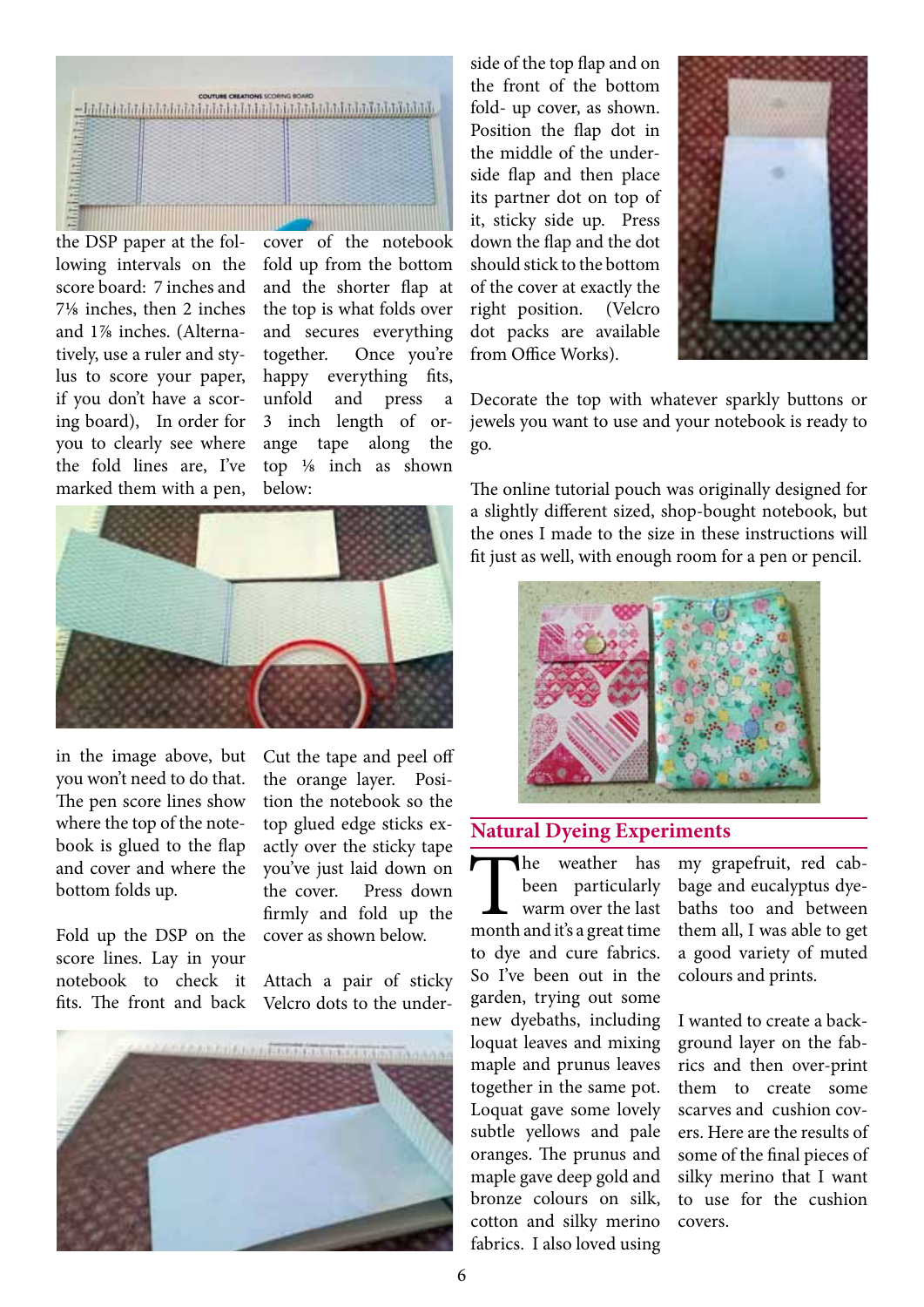

I also dyed a selection of embroidery threads to go with the fabrics as I'll be embellishing the front of the covers with stitch before they are made up. Once I've finished them, I'll show you how they come out and also how I make "no-zip" covers.



For more information on natural dyeing in layers, please visit the latest Textile Talk, [Natural](http://www.kurraradesigns.com.au/textile%20talk.html) Dyeing In Layers.

#### **Workshops for 2019**

Taving done a few demonstrations of nat-<br>ural dyeing last year, I've been encour-<br>aged by the number of people, new to<br>this technique, who want to have a go themural dyeing last year, I've been encouraged by the number of people, new to selves. For that reason, I plan to run another beginners' natural dyeing workshop in early March, as well as the usual one in November. I have had enquiries from people who want to come and do natural dyeing as a group and I'm happy to look at alternative dates, providing the group is between 2 – 4 people.

#### **Natural Dyeing Workshops**

The introductory natural dyeing course for beginners covers all the steps from gathering plant material to preparing it for use in a dye bath, using it as background colour and as a printing element on the fabric.

Each course varies slightly, as students have different needs and projects they want to work on, so we will cover all the basics and then work on particular areas that are of interest to the group. This is very

much a practical course which covers not just one, but all fabric and fibre groups suitable for this type of dyeing. In particular we spend time on how to prepare your fabrics beforehand so your results are more successful.

If you're new to this type of dyeing, or if you've tried it before but have been disappointed with your results, once you've attended this workshop, you will be much more confident and happier with your dyeing outcomes.

Details of upcoming workshops are listed below and if you are interested in coming along, please drop me an email and I can send you more information.

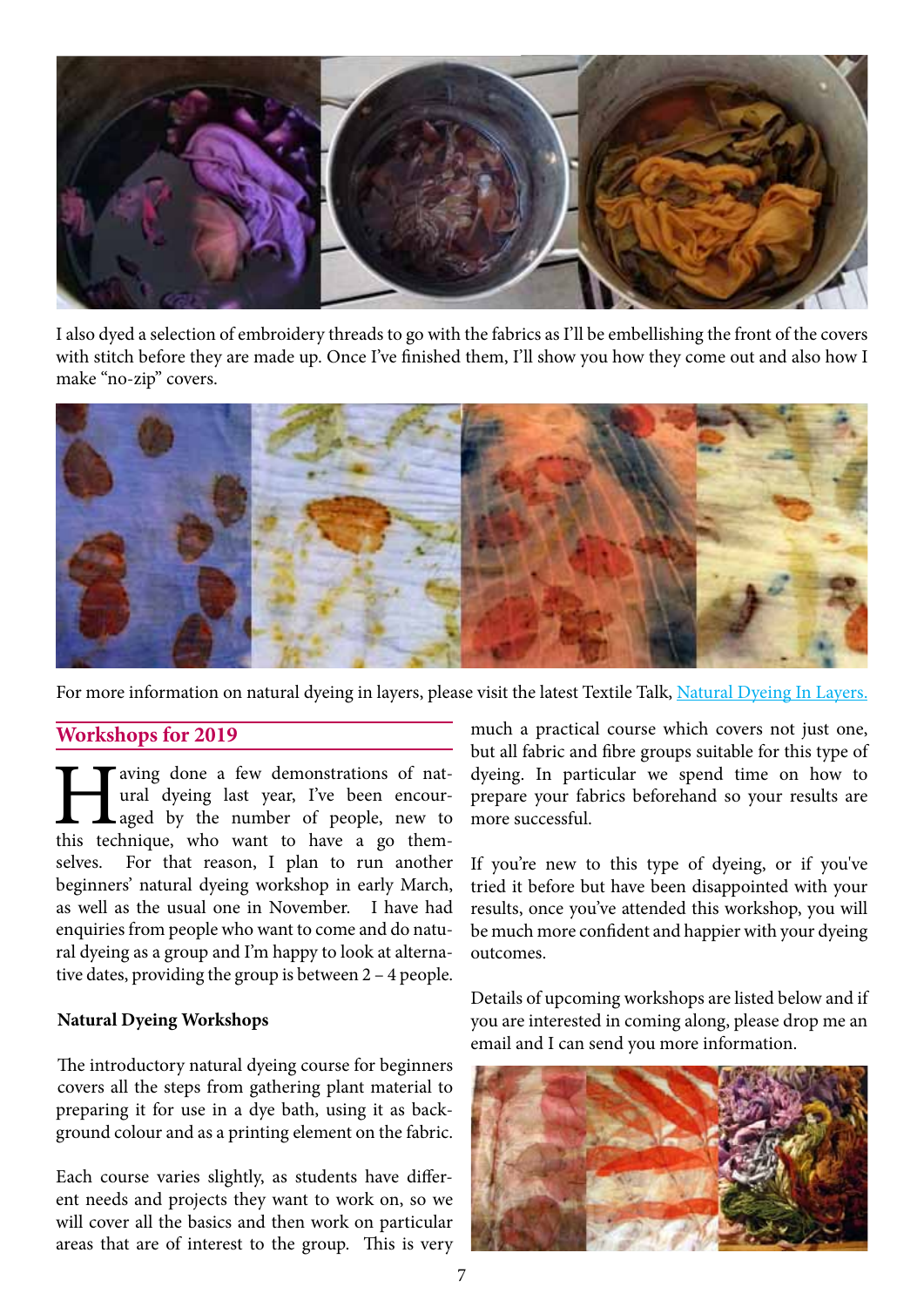#### **MX Procion Dyeing Workshops**



There are two 2-day colour mixing workshops designed for anyone who would like to learn more about colour theory and colour mixing, in order to dye their own fabrics and threads to their individual colour palettes.

The workshops will involve a lot of hands-on practice, mixing dyes and making various colour wheel and gradation fabric samples, experimenting with hue, value and chroma.

Over the course of these two workshops you will learn how to mix any given colour, using primary and black dyes, offering extensive colour palette options, including light and dark, bright and muted tones, with which to create an endless range of plain, mottled and patterned fabrics for your own projects.

Following the colour mixing workshops, there is a 2-day workshop involving painting, printing and stitching, where you will be able to create a small quilt or wall hanging that will incorporate your own printed or painted designs and your own hand-dyed sewing threads.

#### **Sewing Workshops**



The first of these workshops is designed for beginners, with limited or no knowledge of how to use a sewing machine for creative textile work. All the parts of the machine are explained, including the importance of choosing the right needles and threads for the job.

There will be lots of opportunity for hands-on practice and sampling, learning how to make the most of builtin stitches, playing with needle and bobbin tensions and free motion stitches to create some lovely textured effects in your work.

The second workshop will extend your knowledge to create wearable art pieces or 3D structures using water soluble stabilizers.

In the last workshop you will be creating free machined picture artworks from your own photographsoryourimagination,usingavarietyof colouring media and lots of lovely yummy threads.

All workshops listed above will be held at Kurrara Designs Studios, Red Hill Vic. More details of these workshops are available on email request.

#### **Solution to the MÖbius Maze**